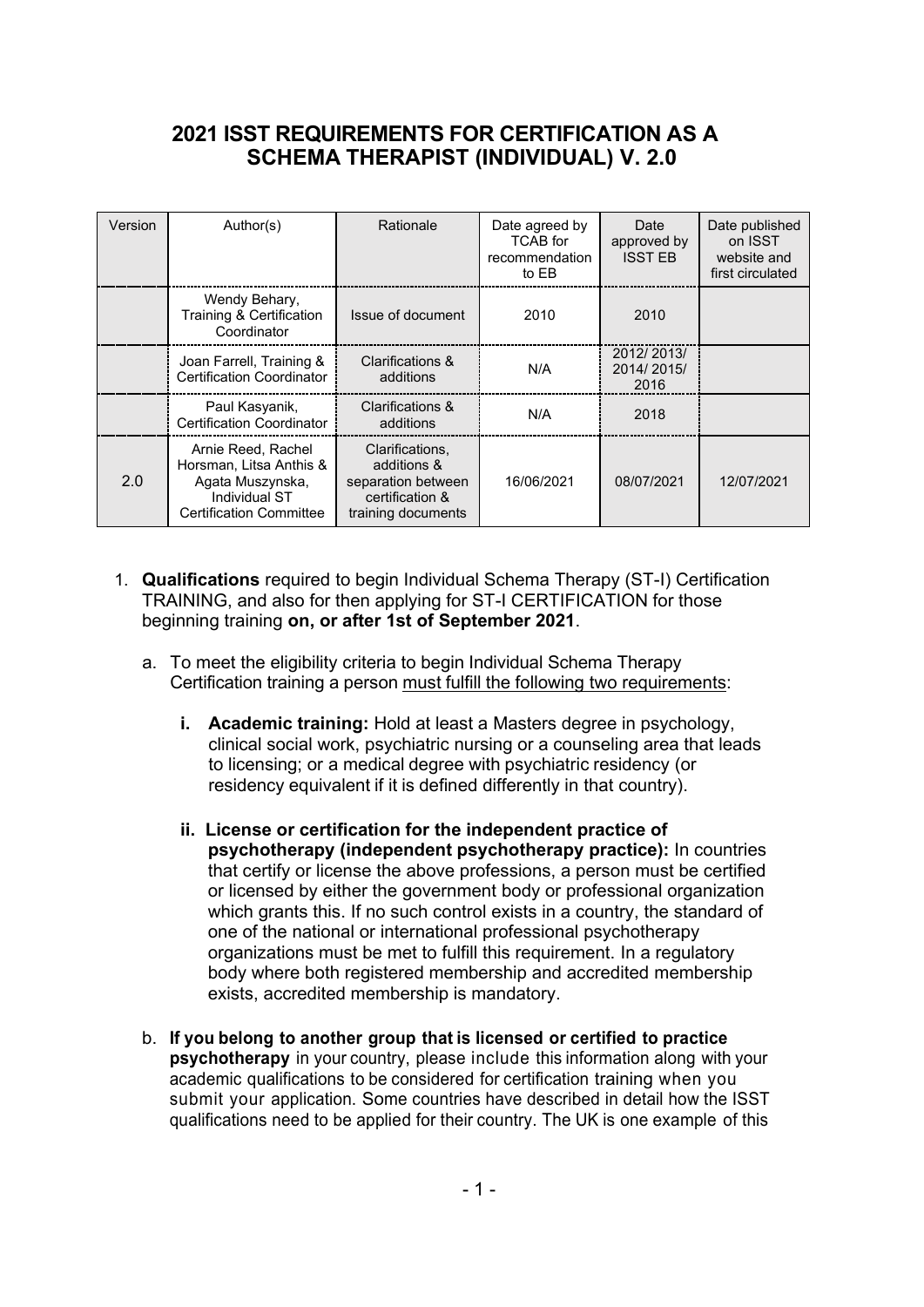and for exception requests these standards are used.

- c. Directors of ISST Approved Training Program(s) and ISST Certified Trainer-Supervisors involved in delivering the workshops are responsible for making the eligibility requirements described above clear on their websites and literature, and during workshops. Several countries have been granted permission from the ISST to fine-tune the eligibility criteria to fit with existing national practice requirements. Therefore, it is insufficient for Directors of ISST Approved Training Program(s) and ISST Certified Trainer-supervisor(s) to direct queries from participants or potential participants to the broad guidelines. Directors of ISST Approved Training Program(s) should give details of the **precise national requirements** to their applicants.
- d. It is important to note that if the above requirements are not followed, a candidate, on achieving the required schema therapy training, supervision, and rating(s) of recorded session(s), might have their application for certification rejected by National/Regional Certification Coordinator(s) on the grounds that they did not meet eligibility criteria to either begin, or complete a certification program. This highlights the **shared** responsibility of ensuring that eligibility requirements are met, between the ISST Approved Training Program Directors and aspiring schema therapists.
- e. Participants (or potential participants) should be made aware by ISST Approved Program Directors that although they can attend (at the discretion of the Training Program concerned), or are attending, training workshops on a 'stand-alone' basis, they cannot then use this training to progress towards certification as a schema therapist at a later date if they did not meet the eligibility criteria described above before beginning the training workshops.

### **2021 ISST Minimum Certification Training Requirements**

#### **Chart 1.**

(To understand this chart, **please be sure to read the explanations below it**.)

| <b>Type of Requirement</b> | <b>Standard Certification</b>                                                                          | <b>Advanced Certification</b>                                                                                                                                                                    |
|----------------------------|--------------------------------------------------------------------------------------------------------|--------------------------------------------------------------------------------------------------------------------------------------------------------------------------------------------------|
| <b>Didactic Hours</b>      | Minimum of 25 hours<br>(also see the training document<br>on the ISST website for specific<br>details) | Minimum of 25 hours in<br>total (no additional hours<br>after completion of<br><b>Standard Certification)</b><br>(also see the training<br>document on the ISST<br>website for specific details) |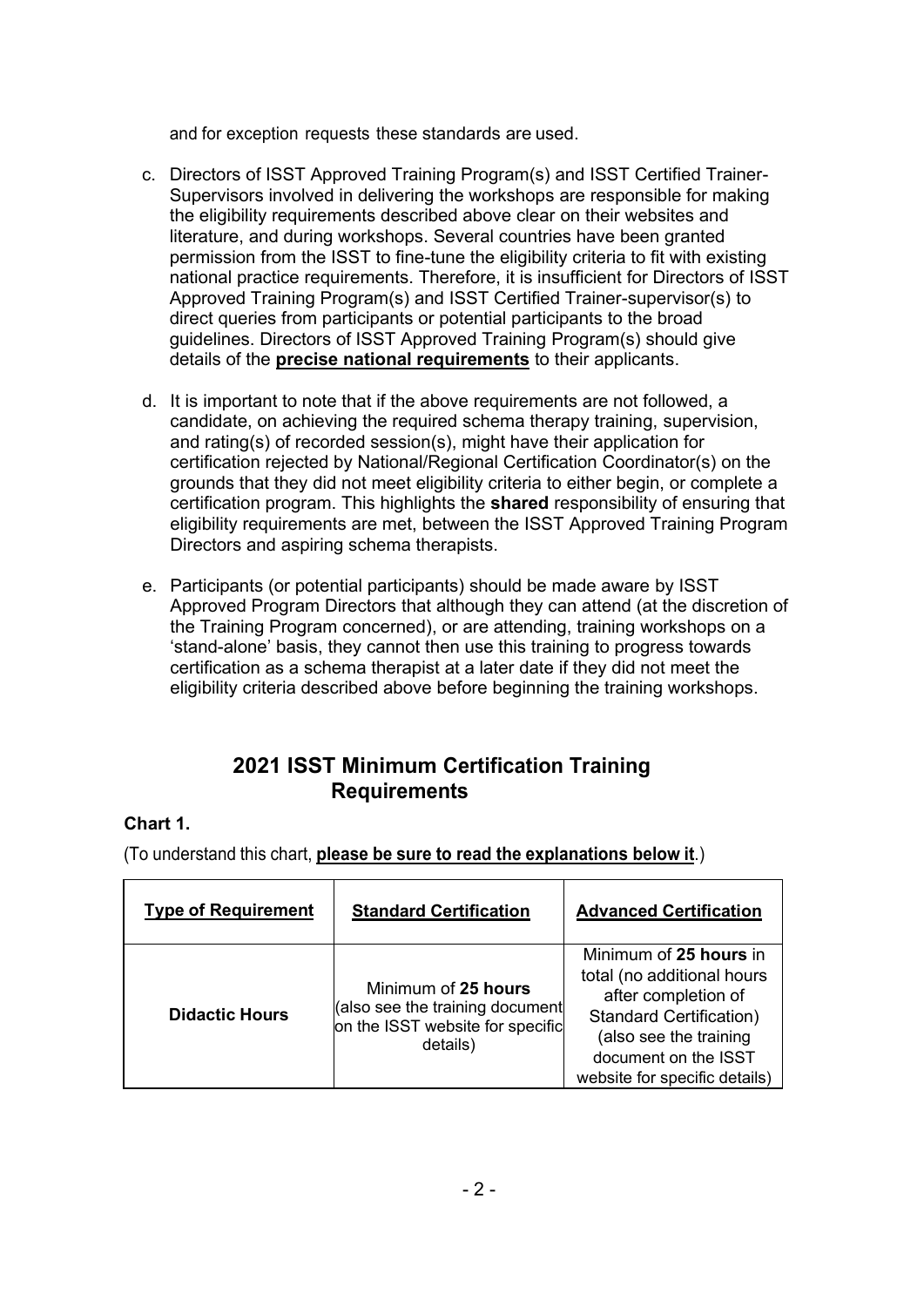| <b>Supervised</b><br>Role-Playing in<br><b>Dyads</b>                                                                                                                                                                                                | Minimum of 15 hours<br>(also see the training<br>document on the ISST<br>website for specific details)                                                                                                                                                                                                                        | Minimum of 15 hours in<br>total (no additional hours<br>after completion of<br><b>Standard Certification)</b><br>(also see the training<br>document on the ISST<br>website for specific details)                                                                                                                                                                                                                                                         |
|-----------------------------------------------------------------------------------------------------------------------------------------------------------------------------------------------------------------------------------------------------|-------------------------------------------------------------------------------------------------------------------------------------------------------------------------------------------------------------------------------------------------------------------------------------------------------------------------------|----------------------------------------------------------------------------------------------------------------------------------------------------------------------------------------------------------------------------------------------------------------------------------------------------------------------------------------------------------------------------------------------------------------------------------------------------------|
| <b>Supervision</b>                                                                                                                                                                                                                                  | Minimum 20 supervision<br>sessions (50-60 minutes<br>each)<br>(Single or Converted<br>Group Minutes- see<br>chart 2 below)                                                                                                                                                                                                    | Minimum 40 supervision<br>sessions (50-60 minutes<br>each)<br>(Single or Converted<br>Group Minutes- see<br>chart 2 below)                                                                                                                                                                                                                                                                                                                               |
| Self-Therapy as Part of<br><b>Case Supervision</b>                                                                                                                                                                                                  | <b>Highly Recommended:</b><br>Max. of 3 sessions out of<br>20 can be primarily self-<br>therapy                                                                                                                                                                                                                               | <b>Highly Recommended:</b><br>Max, of 6 sessions out of<br>40 can be primarily self-<br>therapy                                                                                                                                                                                                                                                                                                                                                          |
| Peer Support (with a<br><b>Certified Schema</b><br>Therapist or Schema<br>Therapist also in training)                                                                                                                                               | <b>Highly Recommended</b>                                                                                                                                                                                                                                                                                                     | <b>Highly Recommended</b>                                                                                                                                                                                                                                                                                                                                                                                                                                |
| <b>Minimum Number and</b><br><b>Length of Cases</b><br><b>Treated with Schema</b><br><b>Therapy</b>                                                                                                                                                 | Minimum of 2 different<br>patients, at least 25<br>therapy hours each; One<br>patient with a personality<br>disorder or significant<br>personality disorder<br>features, the remainder<br>patients appropriate for<br>Schema Mode work.<br>(These client hours must<br>be supervised &<br>confirmed by your ST<br>supervisor) | Minimum of 4 different<br>patients, at least 25<br>therapy hours each; One<br>patient with a personality<br>disorder or significant<br>personality disorder<br>features, the remainder<br>patients appropriate for<br>Schema Mode work.<br>Applicants are expected to<br>demonstrate competence<br>with overcompensating<br>modes and avoidant or<br>surrender modes.<br>(These client hours must<br>be supervised & confirmed<br>by your ST supervisor) |
| <b>Minimum Number of</b><br><b>Cumulative Patient</b><br>80 sessions<br><b>Sessions</b><br>(These client hours must<br>(at least 45 minutes<br>be supervised & confirmed<br>each & usually a<br>by your ST supervisor)<br>maximum of 60<br>minutes) |                                                                                                                                                                                                                                                                                                                               | 160 sessions<br>(These client hours must<br>be supervised & confirmed<br>by your ST supervisor)                                                                                                                                                                                                                                                                                                                                                          |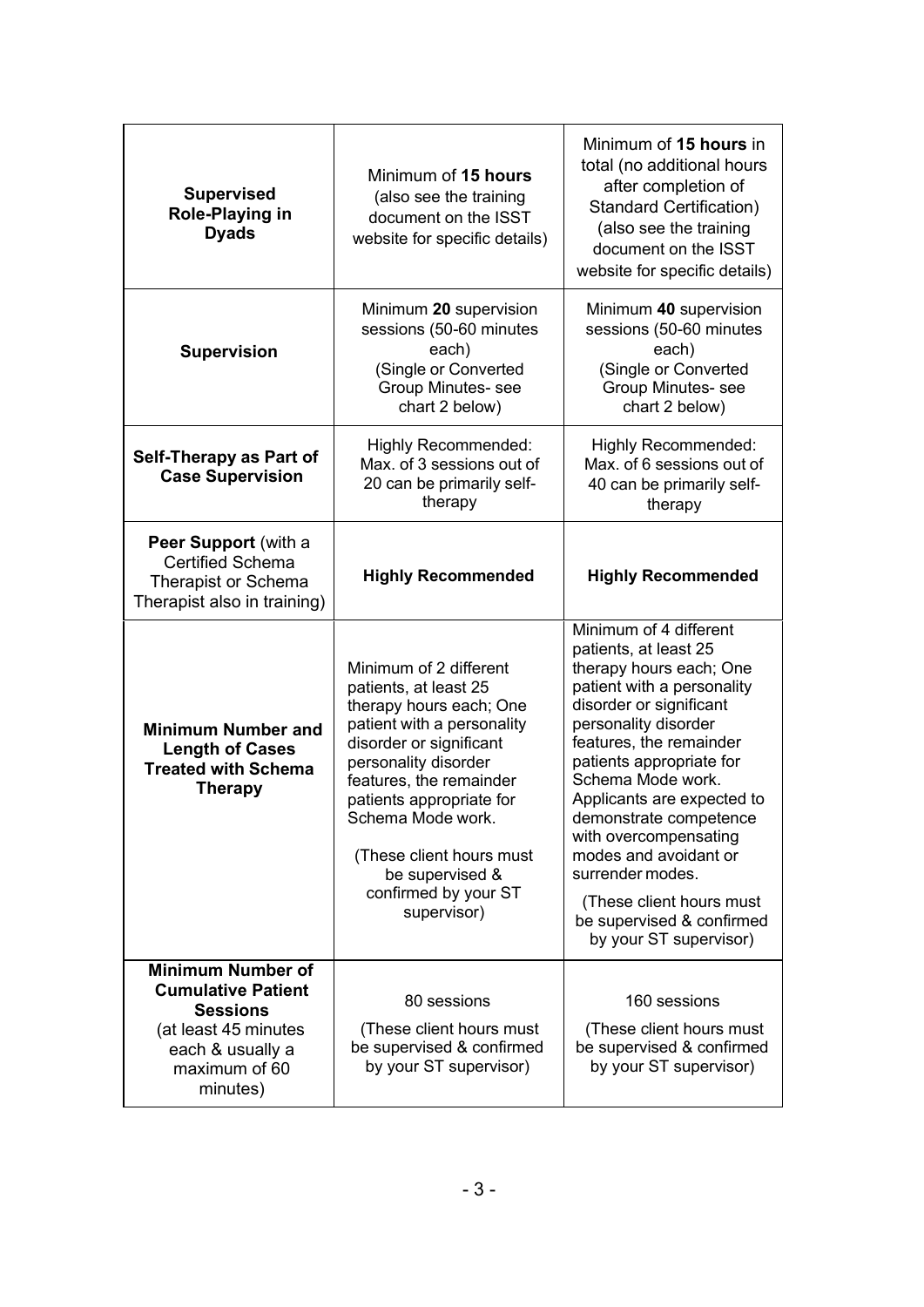| <b>Duration of</b><br><b>Supervision</b>                                                                                | At least 1 year                                                                                                                  | At least 1 year                                                                                                                      |  |
|-------------------------------------------------------------------------------------------------------------------------|----------------------------------------------------------------------------------------------------------------------------------|--------------------------------------------------------------------------------------------------------------------------------------|--|
| <b>Session Competency</b><br>& Case<br>Conceptualization<br><b>Ratings of Patient by</b><br><b>Independent Rater(s)</b> | 1 session, with minimum<br>average STCRS score of<br>4.0 and <b>STCCRS</b> score of<br>4.0 for case<br>conceptualization<br>form | 2 sessions, with minimum<br>average STCRS scores of<br>4.5 and <b>STCCRS</b> scores of<br>4.5 for case<br>conceptualization<br>forms |  |
|                                                                                                                         | A candidate must receive individual ratings of no less<br>than 4.0 on items 6 (if scored), 7-9 & 11 on the STCRS.                |                                                                                                                                      |  |

# **Important Explanations & Notes**

### **2. Explanation of the 2 Certification Levels**

- a. **Standard International Certification**: Therapists at this level are certified to practice schema therapy, participate in outcome studies, and to train other therapists at a basic level only with the supervision of an Advanced level Trainer-Supervisor within an ISST-approved training program. They are not qualified to run a training program, rate sessions, or offer supervision on difficult cases.
- b. **Advanced International Certification**: Certified to treat all patients and participate in outcome studies. An advanced level Individual Schema Therapist is also eligible to apply for certification as a Trainer/Superviser in order to provide supervision, rate the recordings of others and to run training programs, after the required years of practice (see other documents on the ISST website for specific details) as a Certified Schema Therapist.
- c. Each Training Program can decide which of these 2 levels of training it wants to offer (including other non-certification courses).

### **3. Approved Certification Training**

- a. The only type of workshops or trainings that the ISST accepts Certificates of Attendance from are those from ISST Approved Certification Training Programs in which the approved curriculum is instructed by ISST Certified Trainer-Supervisor(s), affiliated with the program.
- b. All other trainings, even if about ST and/or given by Certified ISST Trainer-Supervisors, do not count toward ISST certification. Workshops on ST by ISST Certified Trainer-Supervisors given outside of the certification curriculum can only count toward the Continuing Professional Development requirement to maintain certification as a Schema Therapist (see paragraph 10).
- c. The only possible exception to the above is if a candidate has completed the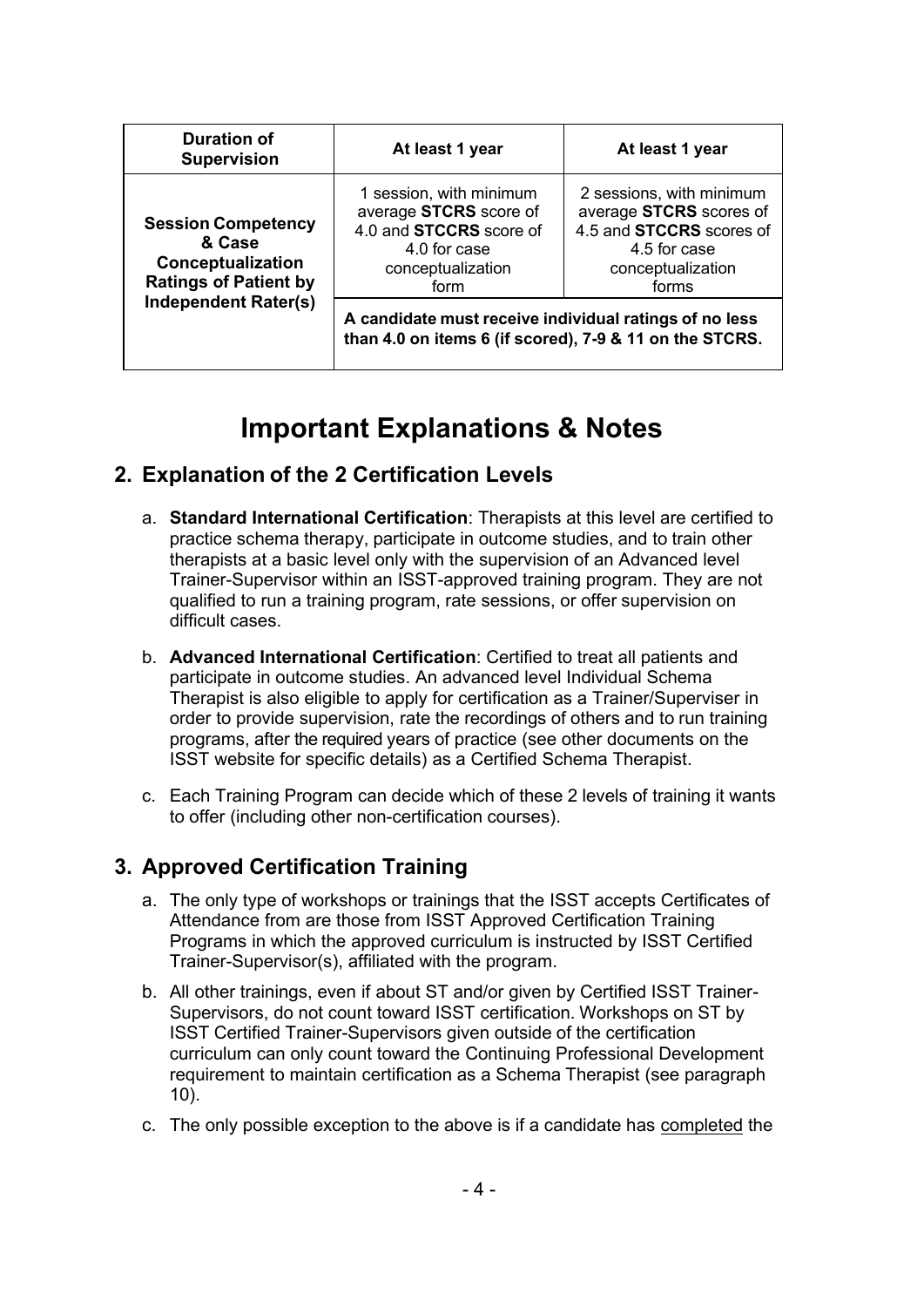entire compulsory workshop curriculum for certification and then subsequently exceeds the three-year time limit for completing all certification requirements and submitting an application for certification to the relevant National/Regional Certification Coordinator. See details in the Time Limits for Completing Accreditation section, paragraphs 8.a. & 8.c.

- **d. There are currently two routes to meet the Training Requirement for ISST Certification:**
	- i. **Attend an approved ISST ST training program in its entirety**. In this case, the program is responsible for ensuring that all parts of the ISST Certification curriculum are covered in your training. They will also provide you with the ISST-approved module certificate form (Certificate of Attendance) that lists the curriculum components covered and the number of trainees present. These will be needed when you are ready to apply for certification as a Schema Therapist. When you do apply for certification you send all the certificates as either PDFs or scans of them, to the relevant National/ Regional Certification Coordinator, along with your application.
	- ii. **Assemble your own certification training program by independent study**. In this option you would need to carefully combine trainings from the various ISST Approved Certification Programs to meet all of the ISST Certification-required curriculum. In addition, you would need to submit the certificates of training modules (Certificates of Attendance) from those trainings. In some countries – e.g., Germany – this can be done rather easily as a shared curriculum and workshop plan are used. In other places this may be more complicated. It is your responsibility when applying for certification through the Independent Studies route to procure all of the needed certificates and send PDFs or scans of them to the relevant National/ Regional Certification Coordinator.
- e. For the Independent Studies programs, **only workshops given by Certified Trainer-Supervisors who are part of an ISST Approved Training Program** or have been invited by an approved program to provide a particular module of the ISST certification curriculum can be counted towards the required minimum of didactic training hours and the required minimum hours of supervised role-playing in dyads required for certification, covering the entire curriculum. In addition, they must provide you with the ISST module certificate form (Certificate of Attendance) that lists the curriculum components covered, and the number of trainees present.
- f. It is the responsibility of the Independent Studies candidate to ensure they attend training modules that cover all elements of the curriculum and the required minimum amount of training hours, and that proof of the above is provided on their certificates. It is imperative that the Independent Studies candidate checks the training document on the ISST website for specific details of the minimum training requirements, including the required minimum didactic training hours, the required minimum of supervised role-playing in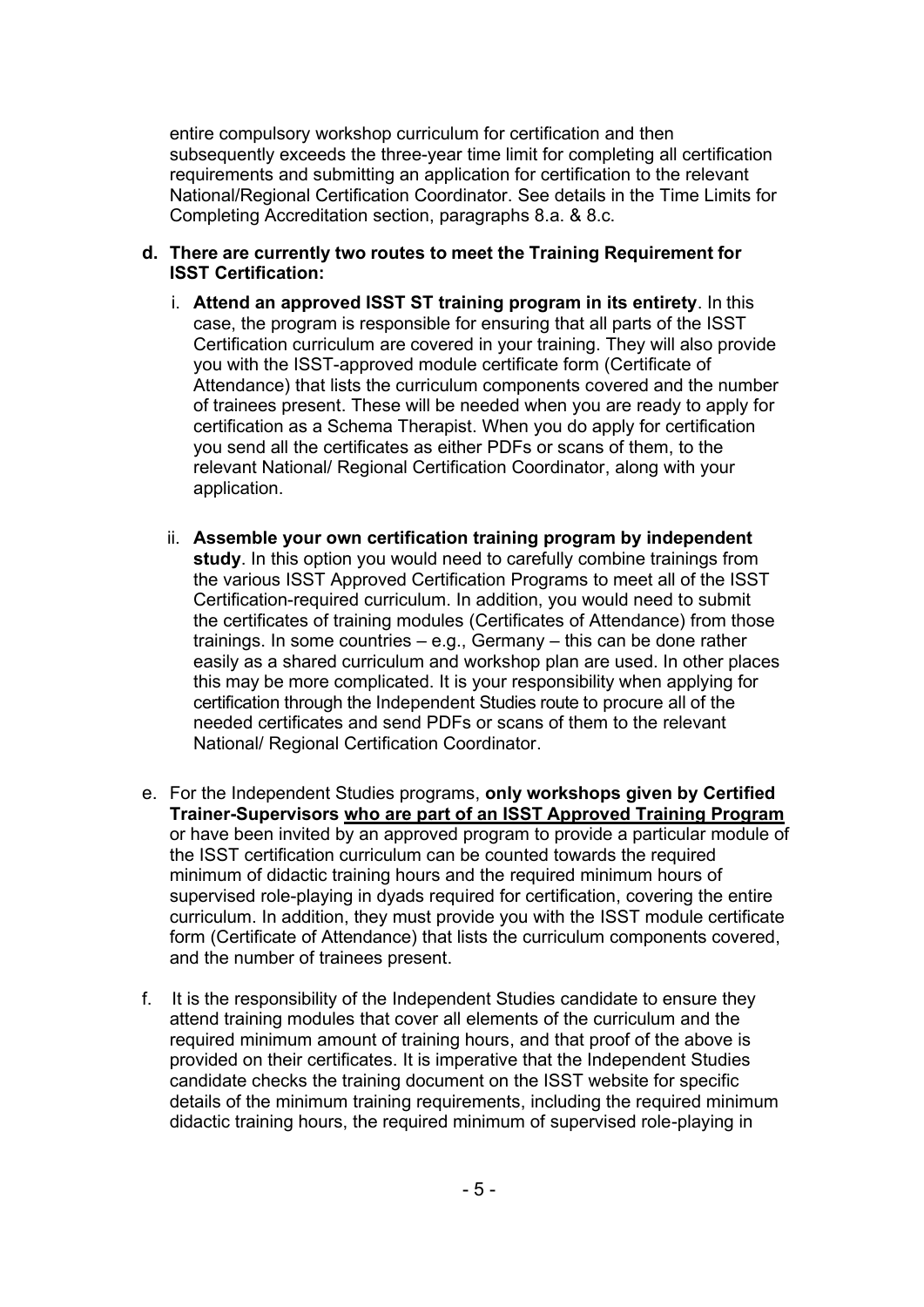dyads hours and coverage of the entire curriculum for certification.

g. It is the responsibility of anyone embarking on the Independent Studies route to ensure that they meet the eligibility criteria to begin certification training of the country in which they practice psychotherapy **before** they begin their training. This eligibility criteria, described earlier in this document, comprises academic **and** license or certification for the independent practice of psychotherapy (independent psychotherapy practice) qualifications. If in doubt, guidance can be sought from the Director(s) of the ISST Approved Training Program(s) from which they are planning to receive their workshop training. Any training or supervision done before meeting the eligibility criteria **will not count towards certification**.

### **4. Supervision Requirements**

- a. A minimum of 20 hours of supervision is required for **Standard** level certification. Supervisors must also view/listen to a minimum of 2 hours of recorded sessions (2 patient sessions) and review them. Time spent by the supervisor listening to, and reviewing recordings does not count towards the required minimum of 20 hours of supervision. The feedback from the reviews can, however, be discussed during supervision.
- b. A minimum of 40 hours of supervision is required for **Advanced** level certification. Supervisors must also view/listen to a further 2 hours (making a total of 4 hours over 4 patient sessions) of recorded sessions and review them. Time spent by the supervisor listening to, and reviewing recordings does not count towards the required minimum of 40 hours of supervision. The feedback from the reviews can, however, be discussed during supervision.
- c. The above required minimum hours of supervision and recorded sessions viewed/listened to by the supervisor is a minimum only, and additional session recordings might need to be viewed/listened to by supervisors and more hours of supervision provided, if sufficient competency has not been achieved.
- d. In the same way that all recordings submitted to an Independent Rater must be accompanied by a Case Conceptualisation and a Session Recording Background and Information Summary form, the same procedure must be followed when submitting recordings for review to their supervisor. The supervisor is required to review both the session recording and Case Conceptualisation and give feedback using the STCRS & STCCRS forms.
- e. Supervision undertaken by a candidate that can count towards standard and advanced accreditation must be carried out by an ISST Certified Supervisor who has maintained their membership of the ISST and their Certified Supervisor status. It is up to the Certified Supervisor to maintain their Certified Supervisor status and up to the candidate (supervisee) to check this on the ISST website.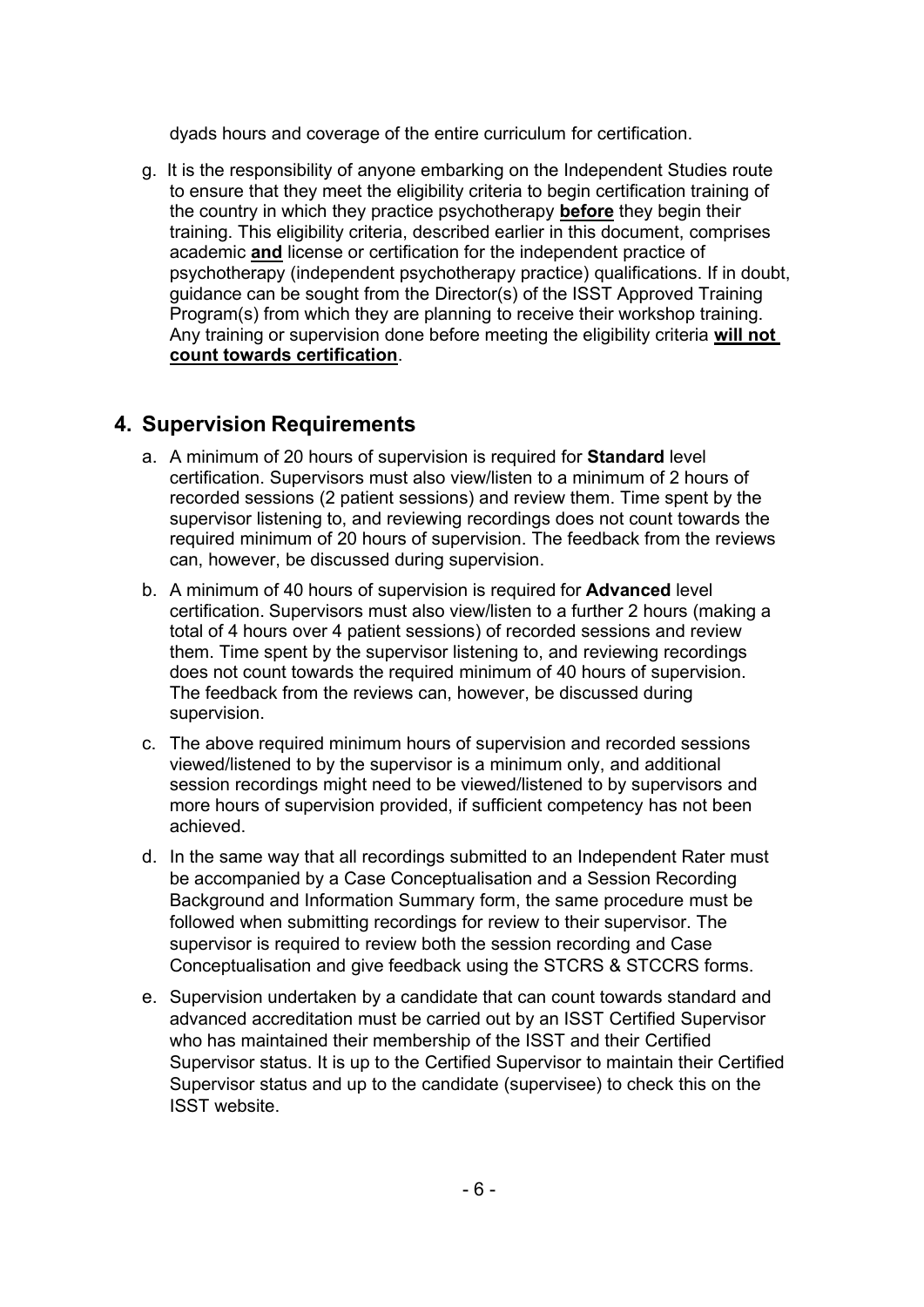- f. Supervision sessions provided by an ISST Certified Supervisor can only count towards accreditation if a candidate has **started** (i.e., the first day of Certification workshop training) an approved training program, or approved workshop if they are following the Independent Studies route.
- g. A candidate does not need to have completed all workshop training before starting supervision. If supervision towards certification is provided before the workshop training is completed, it must be done so sparingly in order to maximize learning.
- h. Duration of supervision must be at least 1 year after a candidate has **started** (i.e., the first day of Certification workshop training) an approved training program or approved workshop if they are following the Independent Studies route.

#### 5. **Content of Supervision**

- a. All supervision should include supervisees looking at their own schema activation in the context of their work with patients and with their supervisor during supervision.
- b. All supervision should include supervisees looking at their own surrender, avoidant/detached and/or overcompensating mode activation in the context of their work with patients and with their supervisor during supervision.
- c. Handling obstacles related to schema and mode activation during their work with patients and during supervision.
- d. Empathically confronting supervisee's avoidance, detached protector and overcompensating modes.
- e. Respectfully providing both positive and critically constructive feedback to candidates.
- f. Additional self-therapy should be encouraged when needed and should be related to counter-transference issues in the treatment of patients.
- g. The Schema Therapist Competency Rating Scale (STCRS) & Schema Therapy Case Conceptualization Rating Scale (STCCRS) should be covered in terms of what will be expected for final rating(s) of recorded session(s).
- h. Comprehensive use of the case conceptualization forms / case summaries.
- i. Prerequisites for Schema Therapy (Assessing contextual "road blocks" like limited finances, limited access to patient, blending other therapies, suicidal tendencies, crisis intervention, medication evaluations).
- j. Implementing role plays with candidates.
- k. Use exercises from the training program to help trainees "experience" their own schema triggering and maladaptive coping modes.
- l. Emphasis on mode work, including mode labelling, mode dialogues (in chairs) and using a mode map.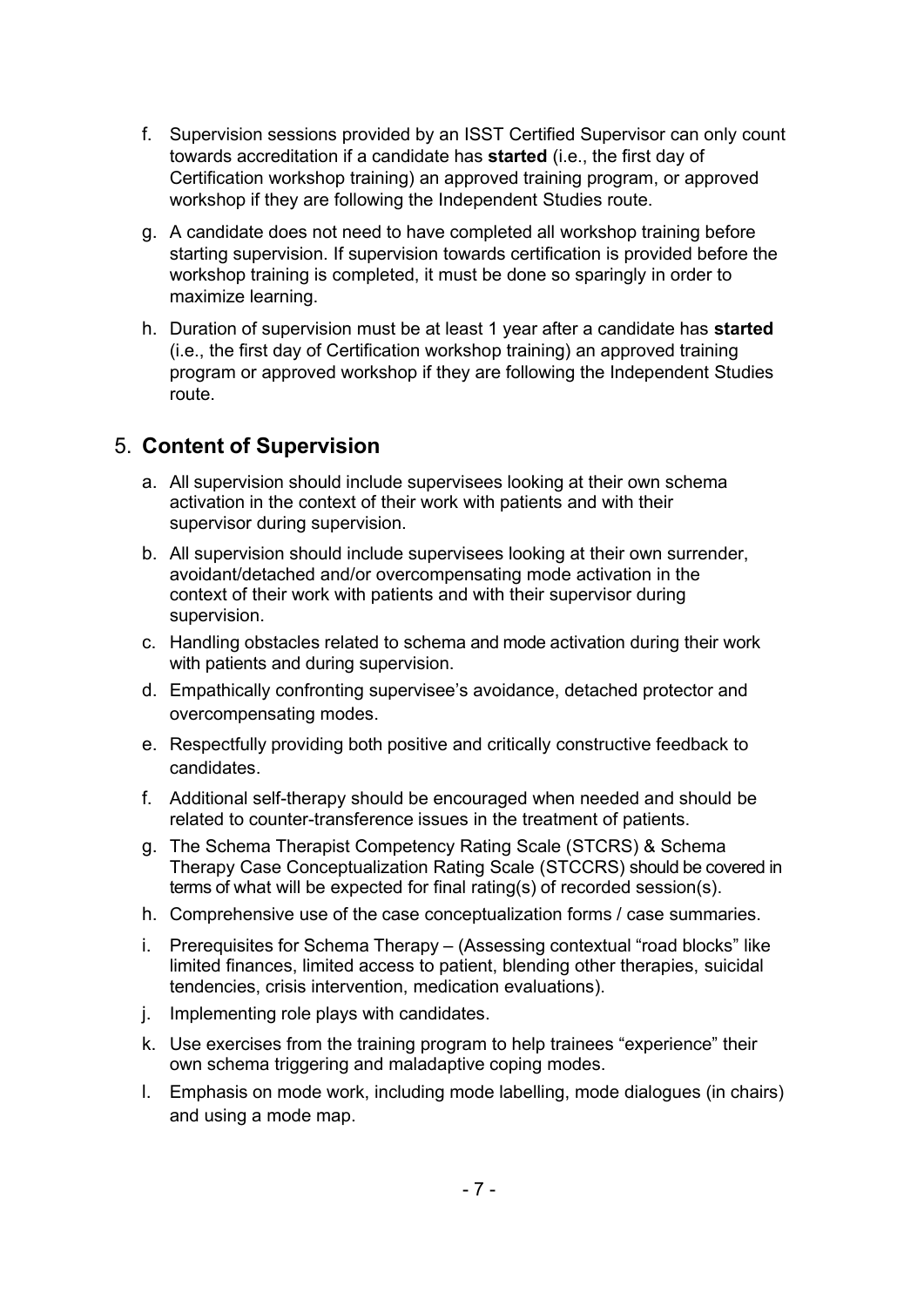m. Separate from recordings which are submitted to the supervisor for review (a minimum of 2 for standard level certification training and 4 for advanced level certification training), the supervisor and supervisee listening together to segments of recorded sessions with a patient, during a part of supervision sessions is a valuable use of supervision time. It also means that the supervisee can get immediate feedback from their supervisor.

### **6. Converting Group Supervision Hours to Individual Supervision Hours**

- a. There is a system for converting group supervision hours into individual supervision hours (applies to supervision groups with 2 to 6 members). The basis of the conversion is that 3 group hours (180 minutes) with 6 members in the group, is approximately equivalent to 1 individual supervision "hour" (50 minutes).
- b. For example, if a group has 6 trainees, then we assume that each group member gets 1/6 of the group time. Thus, if the group is 2 hours long (120 minutes), then each member gets 20 minutes of *direct* supervision time in the group. This is equivalent to 20 minutes of individual supervision time. The remaining 100 minutes is spent observing the supervision of other group members. It was decided that the time spent *observing* supervision of another member is equivalent to 20% of the time spent receiving supervision on one's *own* cases. Thus the 100 minutes observing others is equal to 20 individual supervision minutes (20%).
- c. Using this formula, the chart below allows you to compute the number of supervision credits for each size of group. You should use the calculator on the '**Training'** or '**Certification'** pages on the ISST Website.

#### **Chart 2.**

#### **For each 60 minutes of group supervision time:**

- 2 trainees in group = 36 minutes of credit
- 3 trainees in group = 28 minutes of credit
- 4 trainees in group = 24 minutes of credit
- 5 trainees in group = 22 minutes of credit
- 6 trainees in group = 20 minutes of credit
	- (60 minutes of individual supervision = 60 minutes of credit)
- d. Note that, to be certified, trainees may receive a combination of supervision in groups and individual supervision. Individual supervision is recommended, but not mandatory.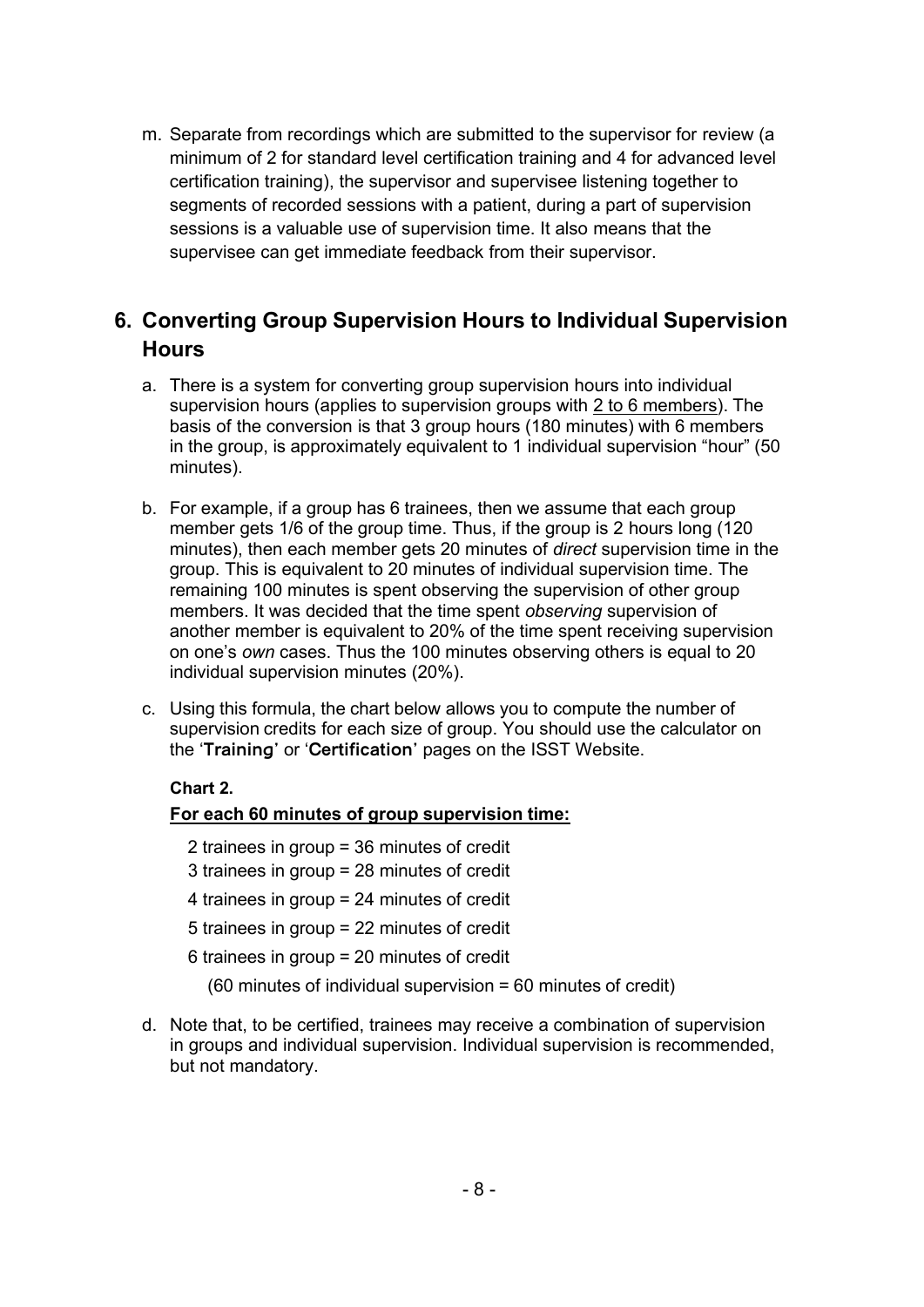# **7. Patient Session Recording Ratings by Independent Rater(s)**

#### **Final Required Recorded Session Ratings by Independent Raters**

- a. For **Standard** Certification the recorded session must show a patient who is appropriate for Schema Mode work due to complication, chronicity, failure to respond to treatment or relapse. The recording must show the application of emotion-focused change techniques at a high level (i.e., item 11-Application of Emotion-Focused Change Techniques in the STCRS must achieve a minimum score of 4.0) in the form of imagery rescripting for change or mode dialogues (in chairs) for change. As specified above, the demonstrated emotion-focused change technique must be drawn from the change phase of therapy and NOT be, for example, assessment imagery or mode dialogues (in chairs) for assessment.
- b. For **Advanced** Certification the recorded sessions must show one patient with a personality disorder or significant personality disorder features and one who is appropriate for Schema Mode work due to complication, chronicity, failure to respond to treatment or relapse. One recording must show the application of emotion-focused change techniques at a high level (i.e., item 11-Application of Emotion-Focused Change techniques in the STCRS must achieve a minimum score of 4.0) in the form of imagery rescripting for change or mode dialogues (in chairs) for change. The second recording must show a different form of emotion-focused change technique to that in the first recording and must also achieve a minimum score of 4.0 on item 11 on the STCRS. So, one recording must demonstrate **imagery rescripting for change** and the other must demonstrate **mode dialogues (in chairs) for change**. As specified above, the demonstrated emotion-focused change technique must be drawn from the change phase of therapy and NOT be, for example, assessment imagery or mode dialogues (in chairs) for assessment.
- c. In addition to the required minimum average score of 4.0 (Standard) and 4.5 (Advanced) a candidate must receive individual ratings of no less than 4.0 on items 6 (if scored), 7-9 and 11 on the STCRS.
- d. For security and privacy guidelines for sharing clinical information refer to ISST privacy policy and guidelines, accessible on the ISST website.
- e. On rare occasions when candidates in forensic settings cannot record sessions or when recorded sessions cannot be removed from a forensic institution, the candidate is encouraged to see a patient outside of that environment to record. If that is not an option and it is possible for the candidate to arrange, they can organise an approved independent rater to view a live session. In this situation, you must contact the ISST Training Coordinator to request an exemption before this alternative to a recorded session is taken, so that circumstances can be investigated, and a decision made. It is stressed that this provision is very rarely utilised.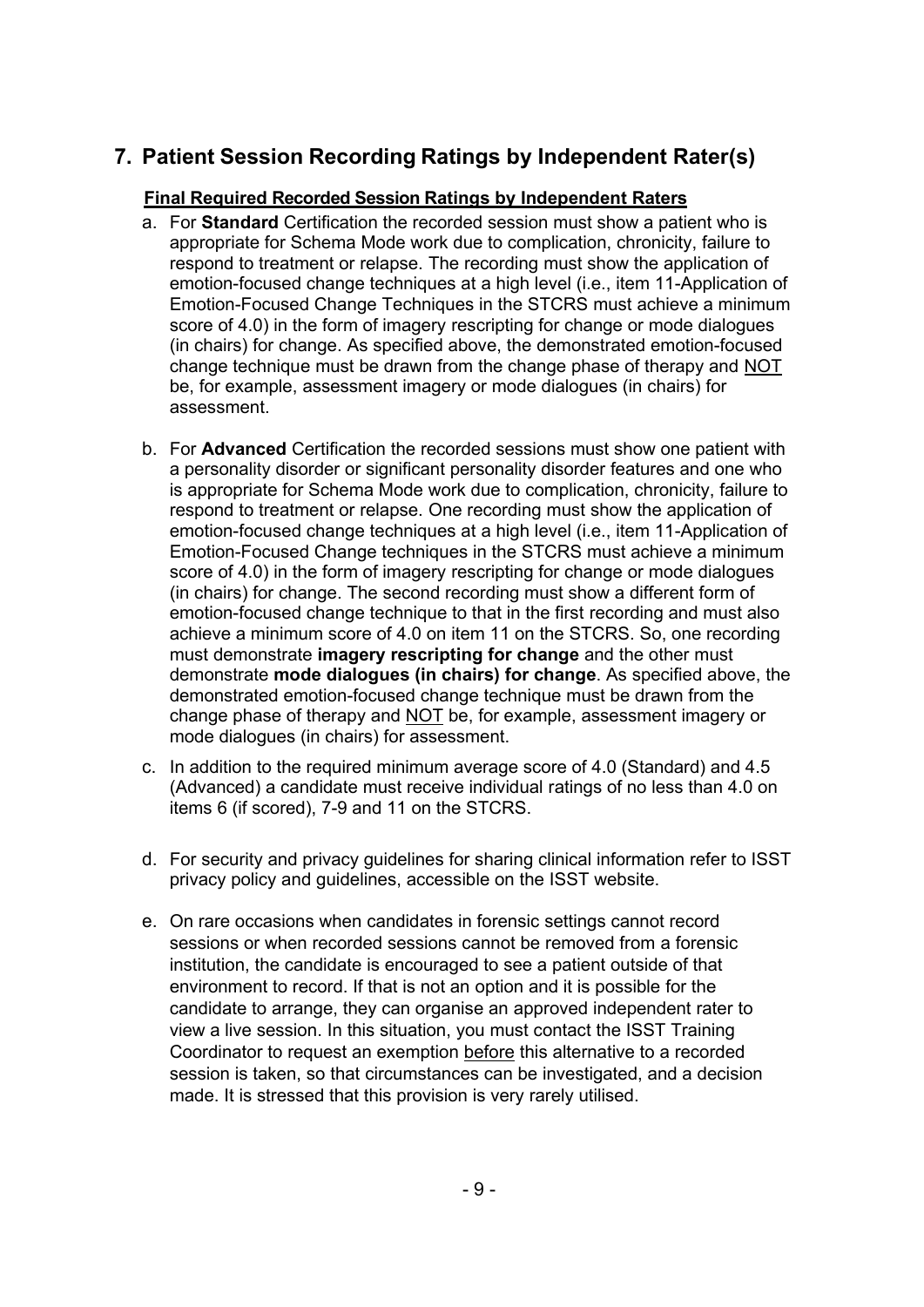- f. All recordings submitted to Independent Raters should be accompanied by a completed Case Conceptualisation and Session Recording Background and Information Summary Form. The submitted recording must be of one complete session. It is not permissible to send parts of different sessions. The Independent Rater is required to rate both the session recording and Case Conceptualisation and give feedback using the STCRS & STCCRS forms.
- g. Submitted recordings must show a continuous and complete session of a minimum of 45 minutes and usually a maximum of 60 minutes.
- h. For Advanced certification applicants are expected to demonstrate competence with overcompensating modes and avoidant or surrender modes, spread over the two recordings rated by independent raters. This means that one recording should demonstrate competence with a client with an avoidant mode and/or surrender mode and the other recording should demonstrate competence with a client with an overcompensating mode. The demonstrations of such competence need not be the main focus of the session, but must be evident during it, by for example the therapist drawing attention to the modes. These modes must also be clearly identified and comprehensively explained in the Case Conceptualisations and details of the modes rated must be subsequently specified on the certification application form.
- i. The two required recorded sessions for Advanced certification must be scored by two different independent raters and be from two different patients.
- j. Access to Independent raters will normally be arranged by the site offering the training program.
- k. A candidate may work either towards advanced certification, achieving a minimum of 40 hours of supervision and two qualifying recordings and case conceptualizations, or first gain standard certification and then continue to work towards advanced certification.
- l. A recording that has been used to gain standard certification may also be counted as one of the two required recorded session ratings for advanced certification provided it meets all of the advanced level requirements, including a required minimum score of 4.5 on both the STCRS and STCCRS.
- m. Regardless of whether or not a candidate is working directly towards advanced level certification or chooses to first achieve standard certification, they must comply with the time limits explained below.
- n. Recordings can only be submitted once to an independent rater. If the recording does not achieve the required scores, it cannot then be sent to a different independent rater for a 're-rating'. If, however, the candidate wishes to appeal the result of the rating, it can be done so by contacting the ISST Certification Coordinator who can appoint another independent rater. The cost of this second independent rating will be covered by the applicant. If this provision is utilised, a mean score of the two ratings will be used for a final result.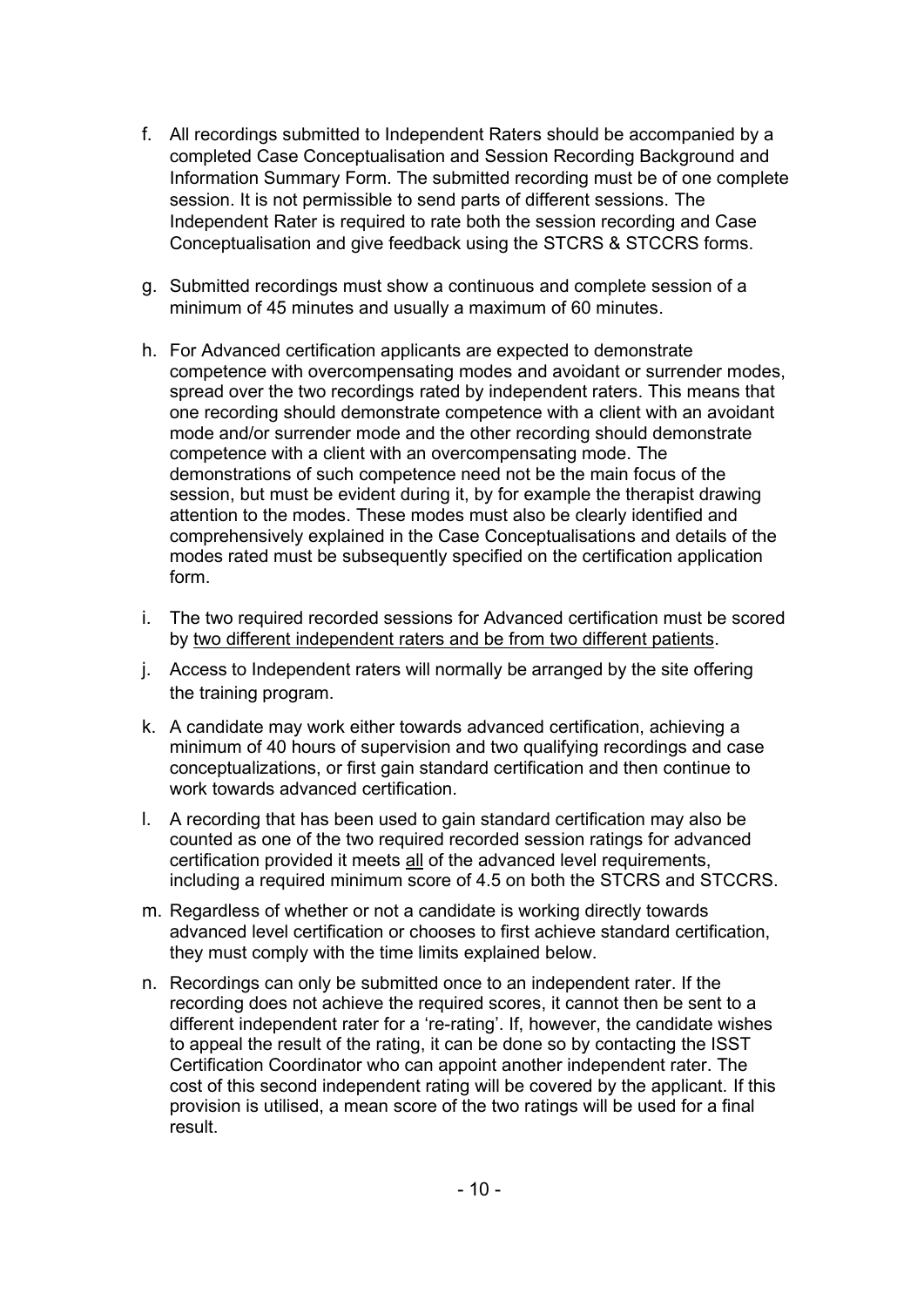- o. Although a recording can only be submitted once to an independent rater, the Case Conceptualisation can be resubmitted (to the same independent rater). This means that if the recording meets the requirements of the STCRS laid out above, but the Case Conceptualisation does not, the independent rater can draw attention to the areas that need strengthening and offer the candidate the opportunity to resubmit it when it has been improved for a rerating. The independent rater might charge for such a procedure, so this is at the candidate's own expense. For Advanced level certification at least one of the Case Conceptualisations has to reach the required standard without directed corrections from the independent rater.
- p. **Definition of "independent rater"** for the STCRS & STCCRS ratings required for certification. In the ISST Executive Board Meeting 5-28-2013 a clarification of the independent rater was defined as being an ISST Certified Supervisor/Trainer who is not the director of the applicants training program, or a Supervisor or a Trainer involved in didactic or role-play portions. A subsequent and additional decision was made that if the candidate has had, or has a professional or personal relationship with someone, that person cannot be an independent rater either. We realize that there will be situations where this definition cannot be met completely – for example, a country with only one training program or very limited number of certified supervisor/trainers, forensic settings with limitations regarding recordings or the removal of recordings from the institution. In those situations, please write to the ISST Training Coordinator to request an exemption. This position was taken to remove the possibility of naturally occurring bias when the trainer and independent rater roles overlap.
- q. Following on from the point above if you believe you have grounds for requesting an exemption on the basis that you are practising in a country with only one training program or a very limited number of certified supervisor/trainers you are strongly encouraged to attempt to locate an independent rater (through the ISST website) who speaks your native language and who is living outside the country providing ST training, prior to contacting the ISST training coordinator for exemption. Exhausting this possibility before contacting the Training Coordinator for an exemption will reduce their workload, as this is something they will check.
- r. The STCRS is still a pilot scale, as are the cut-off scores. We expect to refine the STCRS and cut-off scores over the next 1 or 2 years based on research data. We are also in the process of having the STCRS validated empirically and establishing an inter-rater reliability standard for independent raters to meet.
- s. While video recording is strongly preferred, audio only is acceptable.

#### **8. Time Limits for Completing Accreditation**

a. Candidates have a maximum of 3 years **after completing** the workshop training (see the training document on the ISST website for specific details of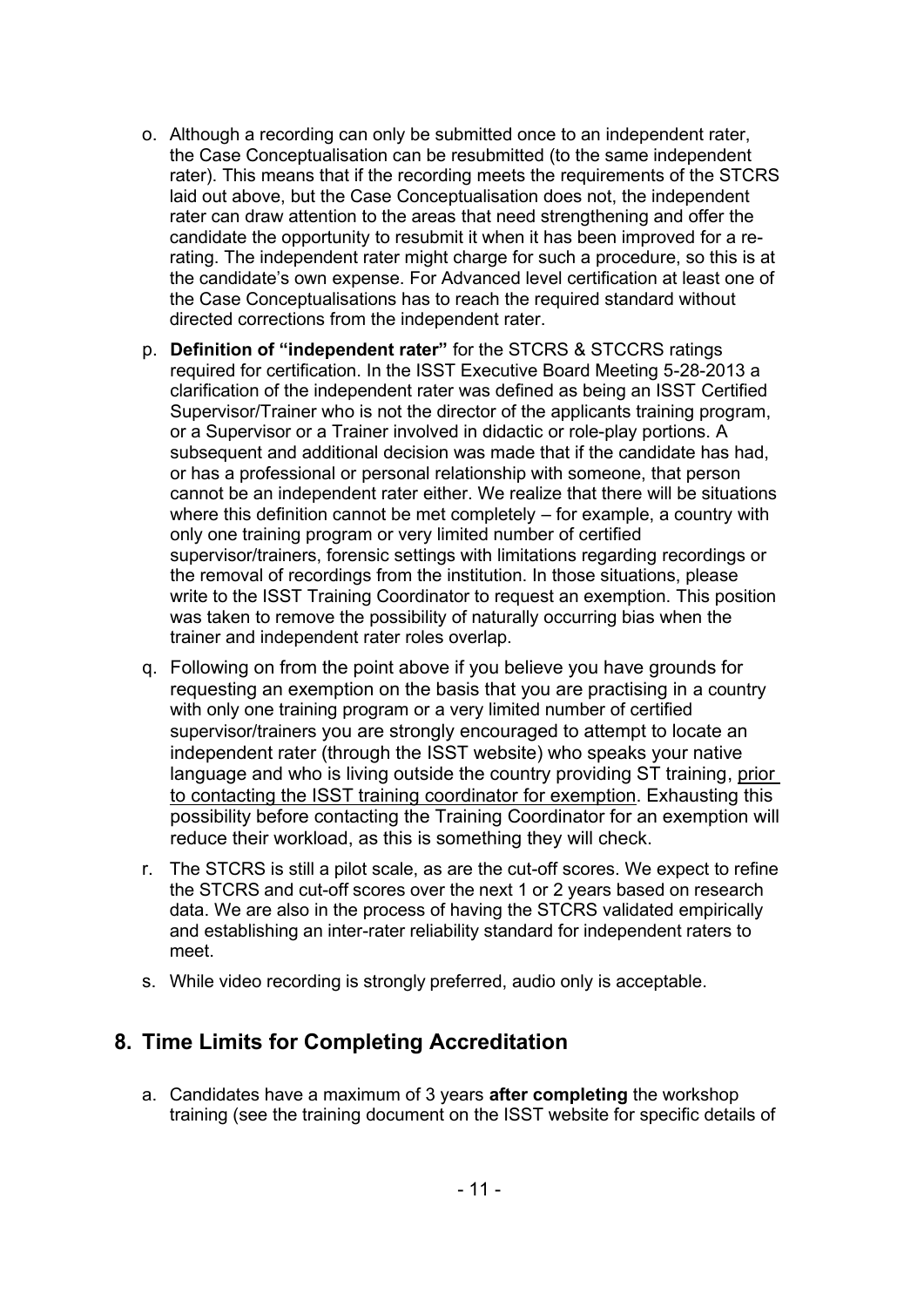the minimum required hours of didactic training, supervised role-playing in dyads and the curriculum to be covered) to meet all of the certification requirements and apply (to send the application to the relevant National / Regional Certification Coordinator) for their first certification level (Standard or Advanced).

- b. If a candidate achieves Standard Certification within 3 years they then have an additional maximum of 2 years to complete the further supervision and recorded session requirements needed for advanced level, and apply for Advanced Certification. This additional two-year period begins from 3 years after the final date of the workshop training. This means that a candidate has a total maximum of 5 years from the date they completed the workshop training to qualify at Advanced level if they achieve Standard Certification first at any time before the three-year point.
- c. If candidates do not meet the deadline of 3 years for the first certification or the additional 2 years for Advanced Certification, they have to provide proof of one, or a mix of, the following:
	- i. Attendance at schema therapy certification training or schema therapy Continuing Professional Development (CPD) workshops for a minimum of 6 hours for each year (or 12 hours for each 2 years) exceeding the limit. These workshops should be conducted by ISST-Certified Trainers and the didactic and dyadic elements of the training must be 'live' and interactive. Pre-recorded training or courses, even if there is a form of questioning afterwards, of any type do not count. Brief video illustrations and demonstrations of clinical work within this 'live' and interactive training are permissible. Certificates of Attendance must be presented to the relevant National/Regional Certification Coordinator at the application stage.
	- ii. Extra supervision provided by an ISST Certified Supervisor (this could be either their existing Supervisor or a different one) for 6 hours for each year (or 12 hours for each 2 years) exceeding the limit. Confirmation of additional supervision hours must be provided by the supervisor directly to the relevant National/Regional Certification Coordinator at the application stage.
	- iii. Case presentation at scheduled on-line meetings of one of the Special Interest Groups (SIGs) accredited with the ISST. These presentations should not exceed 3 hours per one year and may be combined with the training workshops or supervision. The leader of the SIG should confirm such presentations in a letter to the relevant National/Regional Certification Coordinator on request from the applicant.
- d. The above rules make any 'extensions' unnecessary except for exceptional and extraordinary circumstances.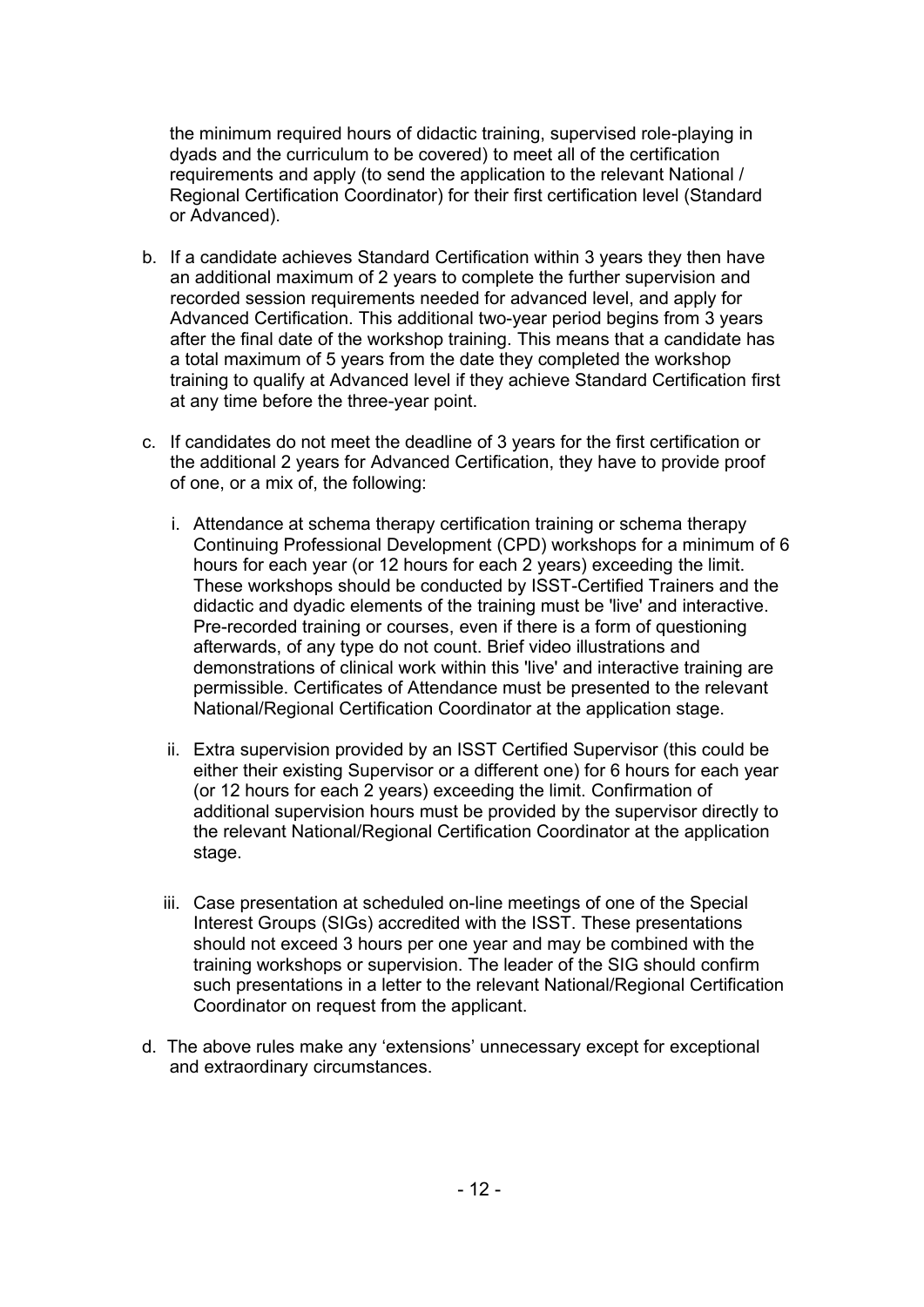# **9. Applying for Certification**

- a. All applications for certification in individual schema therapy go to Regional/National Coordinators who are the Reviewers for the country you live in and/or are licensed in and in which you practice independent psychotherapy. Once you have achieved all the certification requirements you will need to submit your application form and associated documents to the appropriate National/Regional Certification Coordinator.
- b. You can find the appropriate (for your country) National/Regional Certification Coordinator on the ISST website using the **'Certification'** tab and then scrolling down to **'National Certification Coordinators'**. If two people are listed for your country, and you have been trained or supervised by one of them or they have completed an independent rating for your certification or you have, or have had a professional or personal relationship with one of them, please send your application to the other for the sake of Coordinator's independence.
- c. All of the certification related forms are accessible on the ISST website using the **'Certification'** tab and then scrolling down to the **'Certification Forms'**. The forms you will need are the **'Certification Application form'** and the **'Checklist of Documentation form'**. Please use the most recent, up-to-date forms and follow the instructions scrupulously, completing the forms comprehensively and accurately, otherwise they will be returned to you for modification before they can be processed.
- d. The Independent rater(s) must send confirmation of the scores, along with the summary sheet from the STCRS form and the completed STCCRS form by email directly to the National/Regional Certification Coordinator. The procedure for this is detailed in the application form.
- e. The supervisor must send confirmation that the supervisory requirements (duration of supervision, number of supervision hours, number of cases, type of cases and number of treatment hours) have been met, directly to the National/Regional Certification Coordinator. The procedure for this is detailed in the application form.
- f. Your application for certification will not be reviewed by the National/Regional Certification Coordinator without your ISST membership number. To become a member of the ISST and get a membership number, download an application for membership form from the ISST website, complete and submit it. For certification as a schema therapist (individual) you will first need to be a Full ISST Member.
- g. You are eligible to apply for ISST Full Membership when you begin certification training; you do not have to wait until you apply for certification as a schema therapist to join the ISST as a Full Member.